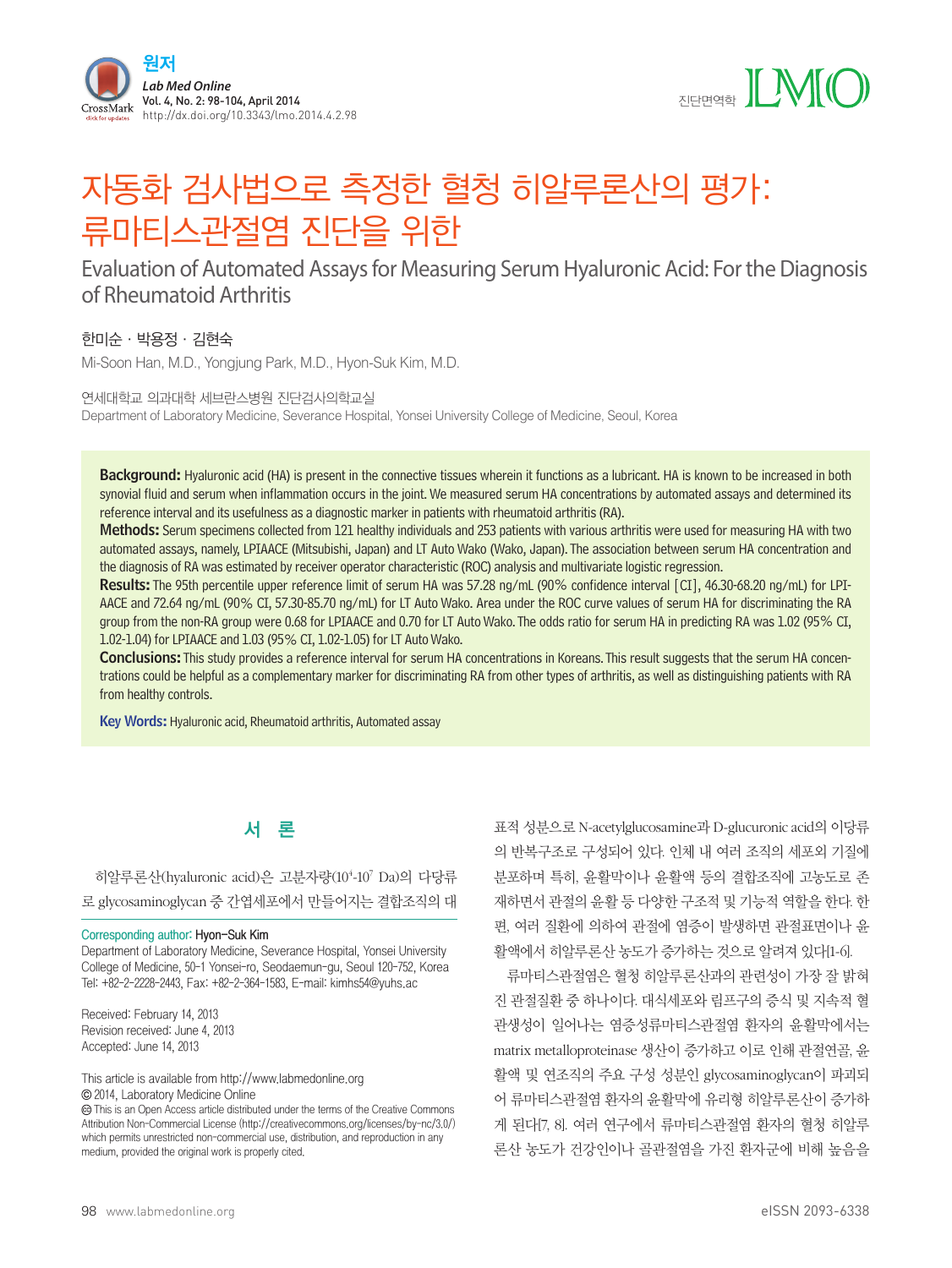보고하였다[9, 10]. 또한, 혈청 히알루론산 농도가 류마티스관절염 환자의 조조강직이나 윤활막염 등 질병활성도나 관절 손상 정도 와 상관관계가 있음도 보고된 바 있다[11-13].

최근 여러 간질환에서 간섬유화의 혈청학적 지표로 히알루론산 에 대한 관심이 커지면서 혈청 히알루론산 농도 측정의 임상적 필 요성이 다시 부각되고 있으나[14-16], 현재까지 한국인에서의 혈청 히알루론산 농도의 참고구간과 류마티스관절염 환자의 진단을 위 한 결정점(cut-off point)에 대한 연구는 드물며, 특히 히알루론산 자동화 측정을 위한 상업화된 시약들 간의 비교 연구 또한 시행되 지 않았다.

본 연구에서는 한국 정상인의 혈청 히알루론산 농도의 참고구 간을 설정하고 자동화 라텍스응집법을 사용한 혈청 히알루론산 농도 측정검사의 류마티스관절염 감별을 위한 진단적 유용성을 평가하고자 하였다.

# 대상 및 방법

#### 1. 정밀도 평가

혈청 히알루론산 정량검사를 위한 LPIAACE 시약(Mitsubishi Chemical Medicine, Tokyo, Japan)과 LT Auto Wako 시약(Wako, Osaka, Japan)의 정밀도 평가를 위해 두 제조사에서 제공하는 각 각 두 가지 농도의 정도관리 물질을 사용하여 하루에 오전 및 오 후 2회씩 5일간 히알루론산 농도를 반복 측정하였다. 각각의 정도 관리 물질을 사용한 정밀도 평가 결과는 검사 내, 검사 간, 검사일 간 및 총정밀도를 표준편차 및 변이계수로 산출하였다.

#### 2. 대상

한 대학병원에서 2012년 7월과 12월 사이의 기간 동안 20대에서 60대까지 각 연령대별로 균일하게 구성된 건강검진 수검자 121명 (남자 58명과 여자 63명)과 2012년 7월과 8월 사이에 anti-CCP 검 사가 의뢰된 253명 환자의 혈청 잔여검체를 수집하여 히알루론산 농도를 측정하였다. 채취 후 즉시 검사실로 운반되지 않고 실온에 방치된 검체는 배제하였다.

#### 3. 히알루론산 농도 측정

LPIAACE 시약을 이용한 히알루론산 농도 측정 시 6종류의 농 도에 대한 calibrator를 사용하여 보정을 시행하였고(0, 49, 103, 201, 506 및 827 ng/mL), 두 농도의 정도관리 물질(저농도, 76±8 ng/mL; 고농도, 295±30 ng/mL)을 사용하여 정도관리를 시행하 였다. 제조사에서 제공하는 결정점은 간섬유화의 진단에 대해서 는 50 ng/mL이며 간경변증과 류마티스관절염 진단을 목적으로 하 는 경우는 130 ng/mL이다. LT Auto Wako 시약은 5가지 농도의

calibrator를 사용하였으며(50, 100, 200, 500 및 1,000 ng/mL), 두 농도의 정도관리 물질(저농도, 101±20 ng/mL; 고농도, 403±80 ng/mL)로 연구기간 동안 정도관리를 하였다. 제조사가 제공하는 결정점은 130 ng/mL로 간경변증의 감별진단 목적으로만 제공되 어 있다. 수집된 혈청 검체는 분석 전까지 -70˚C에 보관하였다. CA-400 (Furuno Electric Co., Nagasaki, Japan) 자동화 측정장비로 LPIAACE와 LT Auto Wako 시약을 이용하여 검체 내 히알루론산 농도를 각각 측정하였다. 두 시약의 측정범위는 각각 10-800 ng/ mL 및 10-1,000 ng/mL이다.

#### 4. 건강인과 대상군 별 혈청 히알루론산 농도

건강인을 대상으로 측정한 혈청 히알루론산 농도 분포에서 Tukey fence (제1사분위수 -1.5×interquartile range 미만 또는 제3 사분위수 +1.5×interquartile range 초과 값을 제거)를 적용하여 이상치를 제거한 후, 비모수검정을 사용하여 성별과 연령별 유의 한 차이가 있는지 평가하였다. 참고구간 설정은 bootstrap method 의 비모수방법에 따라 95 백분위수를 구하고 이에 대한 bias corrected accelerated (BCa) 90% 신뢰구간을 산출하였다[17]. 측정된 혈청 히알루론산 농도는 대상군 별로 중앙값 및 1-3사분위수 구간 을 산출하였다.

#### 5. 통계분석

통계분석에는 Analyse-it Software version 2.30 (Analyse-it Software Ltd, Leeds, UK)과 SPSS Statistics Software for Windows Version 21.0 (SPSS Inc., Chicago, IL, USA)을 이용하였다. 대상군 간의 비교에는 Kruskal-Wallis 검정(연속형 변수)과 chi-square 검정(범주 형 변수)을 사용하였다. 혈청 히알루론산 검사의 임상적 유용성 평 가를 위해 수신기작동특성곡선(receiver operator characteristic [ROC] curve) 분석을 이용하여 민감도, 특이도 및 결정점을 얻었고, 다변량분석을 위하여 이분형 로지스틱 회귀분석을 사용하여 odds ratio (OR)를 구하였다. 또한 건강인과 환자군 모두를 대상으로 두 시약의 측정결과의 비교에는 Passing and Bablok 회귀분석을 사용 하였다. 모든 검정에는 *P* 값이 0.05 미만인 경우를 의미있는 것으로 판정하였다.

#### 결 과

#### 1. 시약의 정밀도

시약 별 두 가지 농도 정도관리 물질의 검사 내, 검사 간, 검사일 간 및 총 정밀도는 Table 1에 요약하였다. LPIAACE 시약은 히알루 론산 정도관리 물질의 평균농도가 64.65 및 277.61 ng/mL인 저농 도와 고농도 물질에 대하여 각각 8.3% 및 3.8%의 총 변이계수를 보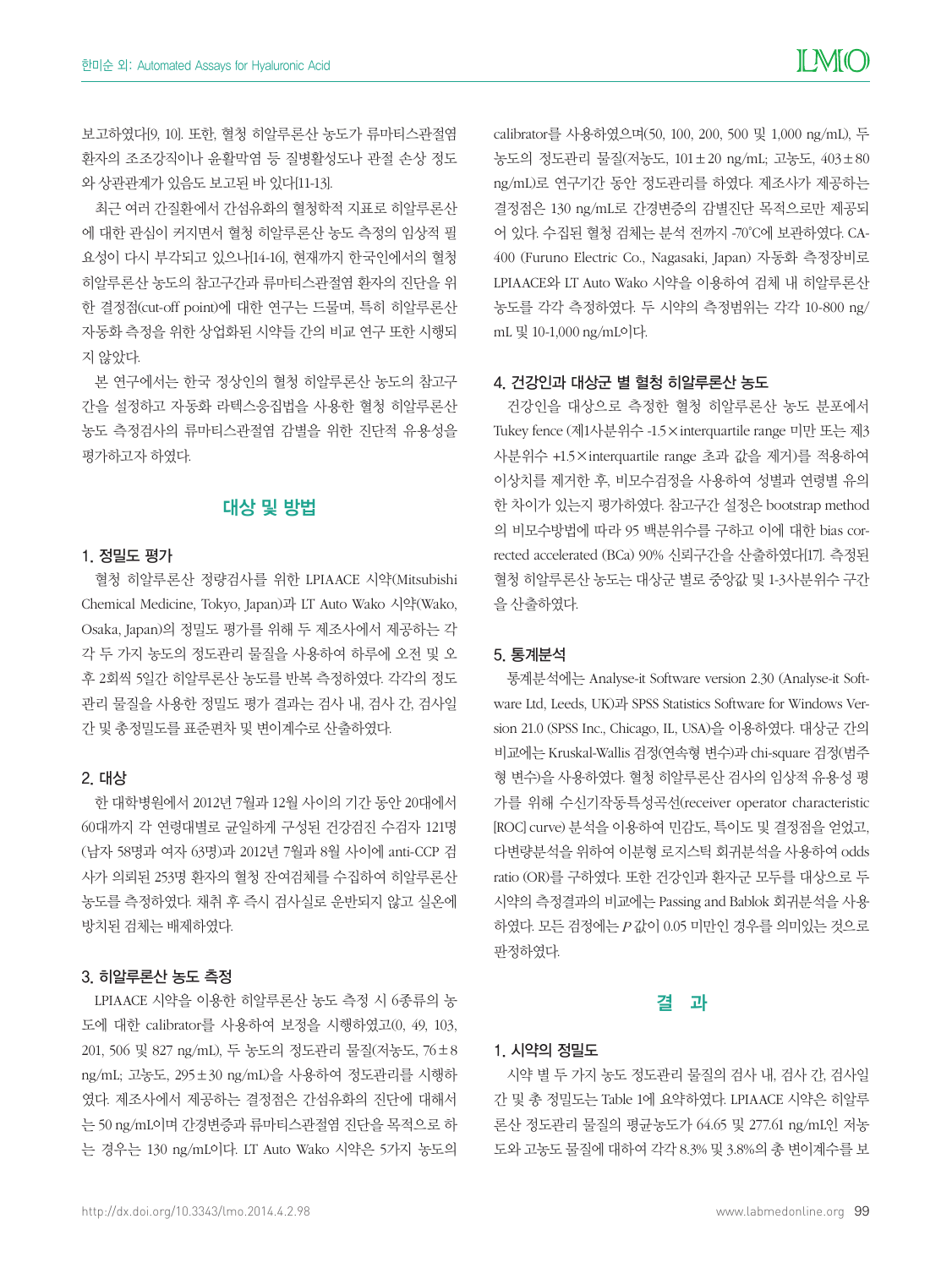였고, LT Auto Wako 시약은 평균농도 105.84 및 422.00 ng/mL인 정도관리 물질에 대하여 각각 5.0% 및 4.2%의 변이계수를 나타냈 다(Table 1).

#### 2. 혈청 히알루론산 농도의 참고구간

Tukey fence를 적용한 결과 121개의 결과 중 LPIAACE 시약의 경 우 10예, LT Auto Wako 시약은 5예가 이상치로 판정되어 제거하였 다. LPIAACE 시약의 경우 혈청 히알루론산 농도의 성별에 따른 유 의한 차이는 없었고(*P* =0.051), 20대에 비하여 60대가 높은 농도를 보였다(*P* =0.014). 이에 비해, LT Auto Wako 시약의 경우 성별 및 연령에 따른 혈청 히알루론산 농도에 유의한 차이가 없었다(*P*> 0.05).

전체 연령 대상군에 대한 혈청 히알루론산 농도의 참고구간 상 한값을 건강인 대조군의 95 백분위수로 설정하는 경우, 성인의 참 고구간은 LPIAACE 시약은 57.28 ng/mL (90% CI, 46.30-68.20), LT Auto Wako 시약은 72.64 ng/mL (90% CI, 57.30-85.70)였다. 추가분 석으로 비모수다중비교(Tukey test using ranks) 결과를 참조하여 20-40대와 50-60대의 두 군으로 나누고 Harris-Boyd 모델을 적용 한 결과, 두 시약 모두에서 성별에 따른 별도의 참고구간 분할은 추 천되지 않았다. 연령별 참고구간의 경우 LIPAACE 시약을 사용한 검사 결과에 대해서는 분할이 필요하였고, LT Auto Wako 시약 결 과의 경우 통계적 분석결과로는 분할이 필요하지 않았다.

두 시약에 대해 연령군을 동일하게 적용하여 95 백분위수로 참 고구간 상한값을 설정한 결과에서, 참고구간 설정을 위한 대상군 의 수가 상대적으로 적었으나 각 대상군의 참고구간은 LIPAACE 시

약으로 검사한 결과의 경우 50세 미만은 61.73 ng/mL (90% CI, 46.98-65.60), 50세 이상은 56.33 ng/mL (90% CI, 42.98-68.20)였고, LT Auto Wako 시약의 경우 50세 미만은 84.98 ng/mL (90% CI, 64.65-88.00), 50세 이상은 67.45 ng/mL (90% CI, 54.41-80.00)였다.

#### 3. 질환군 간 혈청 히알루론산 농도 비교

관절염 증상으로 anti-CCP 검사가 의뢰된 253명 환자의 대상군 별 연령과 성별 구성 및 혈청 히알루론산 농도의 중앙값과 제1-3사 분위수를 Table 2에 요약하였다. 두 시약 모두 혈청 히알루론산 농 도의 중앙값이 소아류마티스관절염을 제외한 모든 대상질환군에 서 건강인 대조군에 비해 높았다. 소아류마티스관절염군의 혈청 히알루론산 농도의 중앙값은 20세 이상의 성인을 대상으로 한 건 강인 대조군의 값에 비해 의미 있게 낮아(*P* =0.0003 for LPIAACE), 향후 질환군 간의 모든 비교분석에서 제외하였다. LPIAACE 시약 의 측정값은 건강인 대조군과 류마티스관절염군 간 및 류마티스 관절염군과 기타 관절염군 간에 통계학적으로 유의한 차이를 보였 고, LT Auto Wako 시약의 경우는 건강인 대조군과 모든 질환군 간 및 류마티스관절염군과 기타 관절염군 간에 유의한 차이를 보였 다. 하지만, 류마티스관절염군과 골관절염군 간에는 두 시약 모두 에서 통계학적으로 유의한 차이는 없었다(*P* =0.4791 for LPIAACE; 0.0561 for LT Auto Wako) (Table 2, Fig. 1).

소아류마티스관절염군을 제외한 다른 전체 대상군과 류마티스 관절염군 간의 감별진단을 위한 혈청 히알루론산 농도의 임상적 유용성을 수신기작동특성곡선 아래의 면적(area under the ROC curve [AUC])을 이용하여 분석한 결과, LT Auto Wako 시약은 AUC

| Assays              | <b>Materials</b> | Mean level<br>(nq/mL) | Standard deviation (% coefficient of variation) |               |               |                |  |
|---------------------|------------------|-----------------------|-------------------------------------------------|---------------|---------------|----------------|--|
|                     |                  |                       | Repeatability                                   | Between-run   | Between-day   | Total          |  |
| LPIAACE-HA          | QC low           | 64.65                 | $4.18(6.5\%)$                                   | $0.00(0.0\%)$ | $3.40(5.3\%)$ | $5.39(8.3\%)$  |  |
|                     | QC high          | 277.61                | $5.86(2.1\%)$                                   | $4.49(1.6\%)$ | $7.64(2.8\%)$ | $10.62(3.8\%)$ |  |
| <b>IT Auto Wako</b> | $OC$ low         | 105.84                | $1.88(1.8\%)$                                   | $3.91(3.7\%)$ | $2.97(2.8\%)$ | $5.26(5.0\%)$  |  |
|                     | QC high          | 422.00                | $4.54(1.1\%)$                                   | 14.60 (3.5%)  | $9.32(2.2\%)$ | 17.91 (4.2%)   |  |

Table 1. Precision performances of two assays in measuring serum hyaluronic acid

Abbreviation: QC, quality control.

Table 2. Characteristics and serum hyaluronic acid concentrations of the healthy individuals and arthritis patients

| Parameter      |                 | Groups              |                                          |                   |                      |                                           |           |
|----------------|-----------------|---------------------|------------------------------------------|-------------------|----------------------|-------------------------------------------|-----------|
|                |                 | Healthy $(N = 121)$ | $RA (N = 117)$                           | $JRA(N=31)$       | $OA (N = 39)$        | Arthritis excluding<br>RA and $OA (N=66)$ | $P$ value |
| Age $(yr)^*$   |                 | 41.0 (34.0-52.0)    | 57.0 (51.5-66.0)                         | 14.0 (12.0-17.0)  | 56.0 (53.0-62.0)     | 49.0 (34.8-57.0)                          | < 0.0001  |
| Male, N (%)    |                 | 58 (47.9)           | 20(17.1)                                 | 17(54.8)          | 5(14.7)              | 24(36.4)                                  | < 0.0001  |
| $HA^*$ (ng/mL) | by LPIAACE      | 18.60 (11.90-31.20) | 55.20 (19.50-132.30)                     | $8.40(4.90-21.0)$ | 32.00 (23.80-53.20)  | 19.20 (9.33-38.45)                        | < 0.0001  |
|                | by LT Auto Wako | 28.50 (19.20-42.10) | 77.90 (37.90-147.75) 22.60 (14.80-59.10) |                   | 73.00 (45.00-109.30) | 37.85 (19.53-77.95)                       | < 0.0001  |

\*Data are shown as median (1st to 3rd quartiles). Sex and age between the study groups were evaluated by chi-square and Kruskal-Wallis tests, respectively. Abbreviations: RA, rheumatoid arthritis; JRA, juvenile rheumatoid arthritis; OA, osteoarthritis; HA, hyaluronic acid.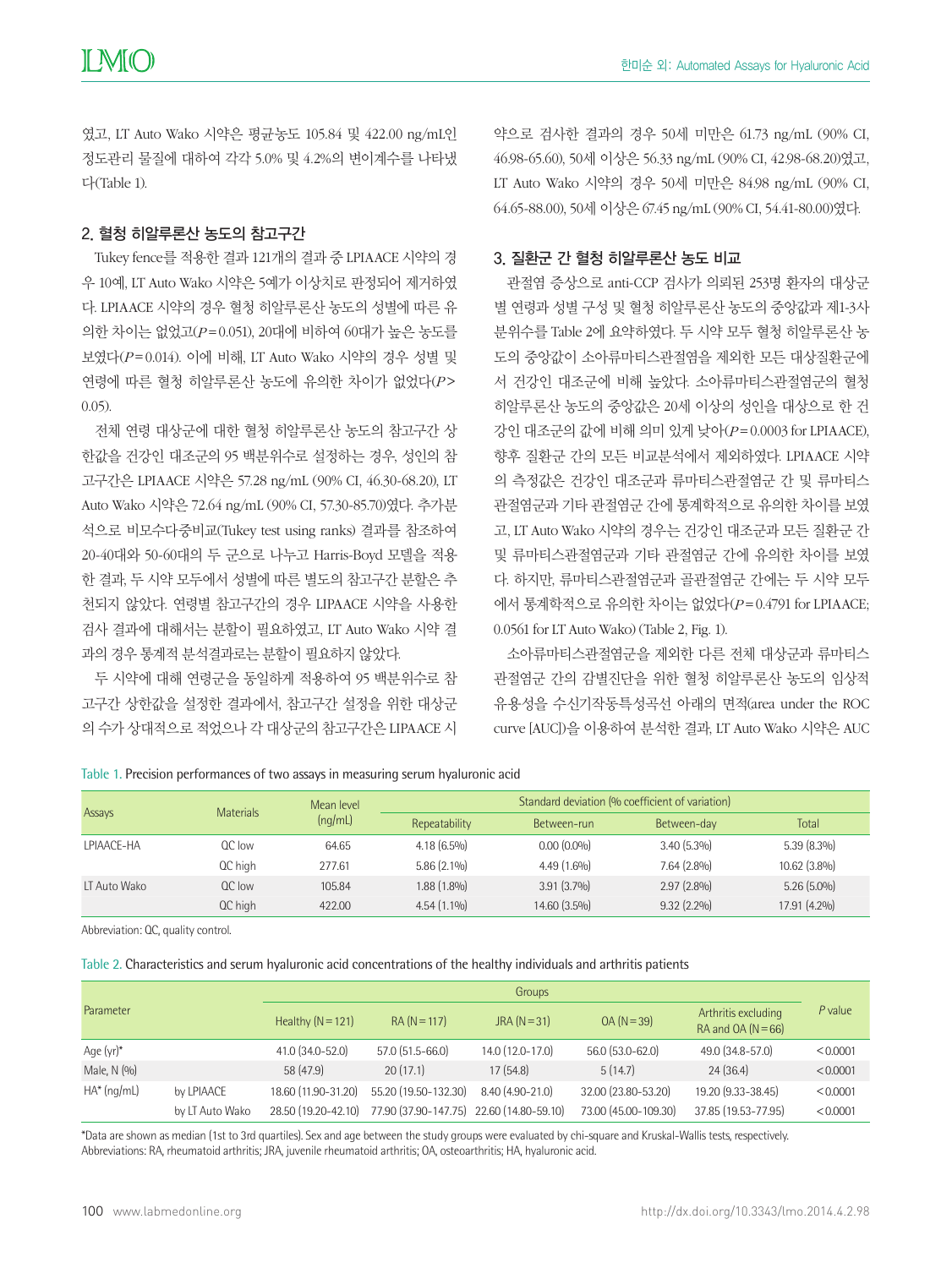

Fig. 1. Levels of serum HA among patients with RA, OA, arthritis excluding RA and OA, and healthy subjects. (A) LPIAACE; (B) LT Auto Wako. The upper and lower ends of boxes and box inner lines correspond to the 3rd and 1st quartiles and median values, respectively. Error bars denote minimum and maximum values, and circles indicate outlier values.

Abbreviations: HA, hyaluronic acids; RA, rheumatoid arthritis; OA, osteoarthritis.

가 0.70 (95% CI, 0.64-0.76), LPIAACE 시약은 0.68 (95% CI, 0.62- 0.75)이었고, 두 시약의 AUC 간에 유의한 차이가 없었다(*P* =0.3139; Fig. 2).

연령, 성별 및 각 시약별 히알루론산 농도를 독립변수로 하여 건 강인 대조군(N=121)과 류마티스관절염군(N=117)을 구별하기 위 한 각 독립변수의 효과를 다변량 분석한 결과, LPIAACE 시약으로 측정한 혈청 히알루론산 농도의 OR은 1.02, LT Auto Wako 시약으 로 측정한 히알루론산 농도의 OR은 1.03이었다(Table 3).

대조군과 모든 질환군을 합한 전체 대상군에 대한 두 시약 간 혈 청 히알루론산 농도의 Pearson 상관계수(r)는 0.914 (*P*<0.0001)로 높은 상관관계를 보였고, Passing and Bablok 회귀분석 결과 회귀 식은 다음과 같았다(LT Auto Wako HA 농도=1.19×LPIAACE HA 농도+7.21, N=364).



Fig. 2. ROC curves for serum concentration of HA in discriminating RA from unspecific arthritis. The AUCs are 0.68 (95% CI, 0.62-0.75; *P*< 0.0001) and 0.70 (95% CI, 0.64-0.76; *P*<0.0001) for LPIAACE and LT Auto Wako, respectively.

Table 3. Results of multivariate analysis for discriminating rheumatoid arthritis patients (N=117) from healthy subjects (N=121)

| Assay               | <b>Factors</b> | Odds ratio | 95% CI        | P value  |
|---------------------|----------------|------------|---------------|----------|
| <b>LPIAACE-HA</b>   | Female         | 5.43       | 2.50-11.80    | < 0.0001 |
|                     | Age (yr)       | 1.06       | $1.03 - 1.10$ | < 0.0001 |
|                     | $HA$ (ng/mL)   | 1.02       | $1.01 - 1.04$ | 0.0003   |
| <b>IT Auto Wako</b> | Female         | 5.79       | 2.56-13.14    | < 0.0001 |
|                     | Age (yr)       | 1.06       | $102 - 109$   | 0.0008   |
|                     | $HA$ (ng/mL)   | 1.03       | $1.02 - 1.05$ | < 0.0001 |

Abbreviations: CI, confidence interval; HA, hyaluronic acid.

# 고 찰

근골격계질환은 전 세계적으로 흔하며 그 중 가장 유병률이 높 은 질환은 관절염으로, 이로 인한 질병 부담이 선진국 뿐만 아니라 개발도상국에서도 높은 수준으로 개인과 사회에 중요한 영향을 미 친다[18]. 2005년 조사에 따르면 우리나라 19세 이상 인구 중 남녀 전체의 관절염의 유병률은 천 명당 146.4명으로 남자는 천 명당 81.3명, 여자는 천 명당 210.5명이었다. 그 중 골관절염의 유병률이 가장 높았고, 류마티스관절염은 추간판탈출증, 골다공증 다음으 로 높았다[19]. 또한, 2007년에서 2009년에 수행된 연구에서는 한국 에서 매년 새롭게 진단받는 류마티스관절염의 유병률이 1.45%이 고, 여성(2.27%)이 남성(0.62%)에 비해 3.7배 이상 높게 나타났고 주 로 30-50대의 여성에서 호발하였다[20]. 더욱이, 질병의 이환에 따 른 경제적인 부담 뿐 아니라 한국인을 대상으로 한 연구에서 류마 티스관절염은 일상생활의 수행능력 장애 및 우울감 등 환자의 건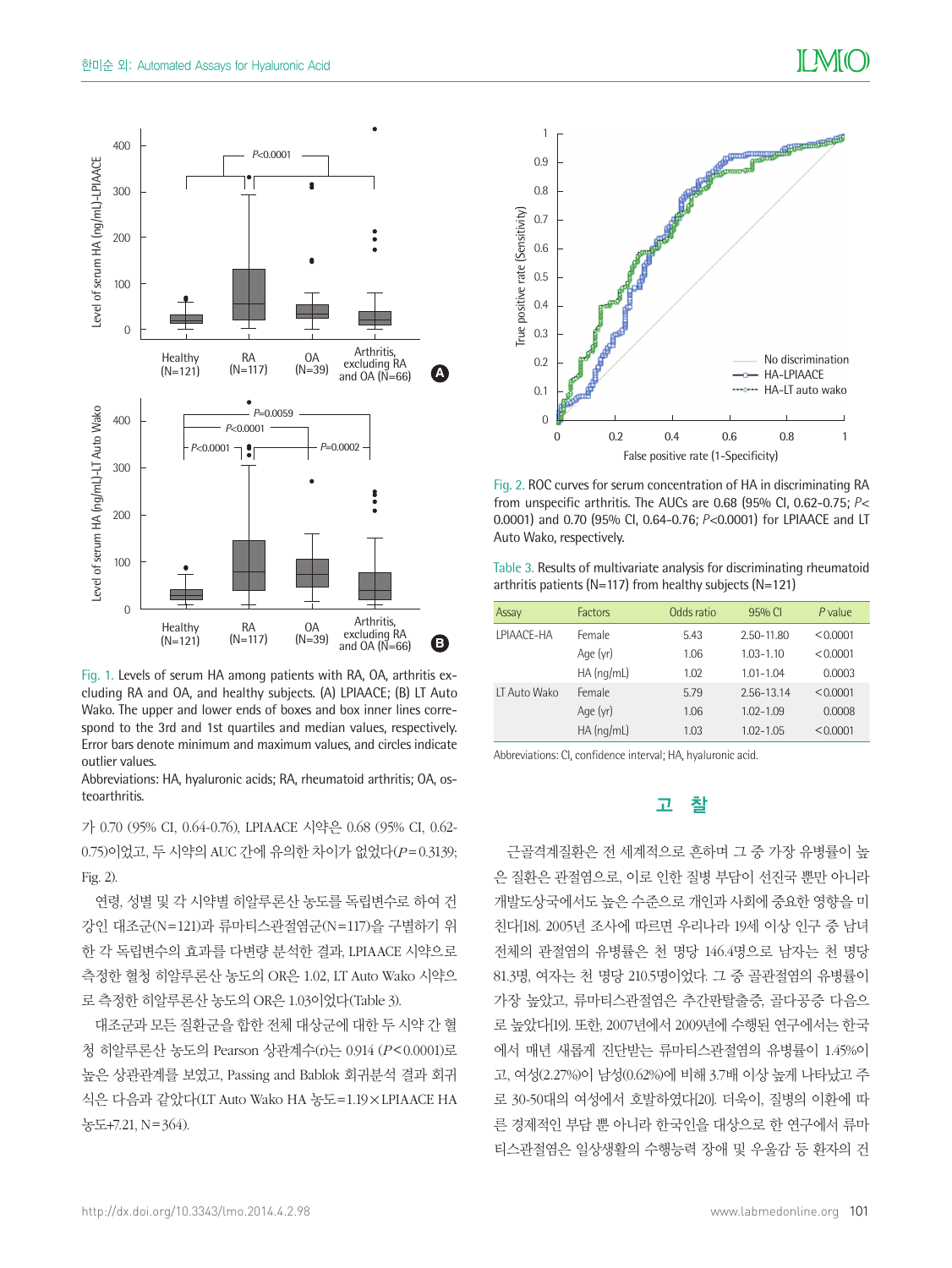한미순 외: Automated Assays for Hyaluronic Acid

강관련 삶의 질에 지대한 영향을 끼친다고 보고된 바 있다[21].

주요 관절염질환인 류마티스관절염에 대한 새로운 생화학지표 에 관한 연구가 활발히 이루어져 왔으며, 혈청 히알루론산에 대한 연구도 꾸준히 진행되고 있다[22-24]. 히알루론산 농도의 측정은 Laurent 등에 의해 소개된 방사선면역측정법 이외에도 면역효소측 정법, 특히 sandwich binding protein assay 법이 개발되어 있다[25- 27]. 국내에서는 최근 간섬유화의 표지자로서 혈청 히알루론산 농 도의 의의를 평가하는 여러 연구들에서 enzyme-linked binding protein assay 법이 주로 사용되고 있다[28, 29].

본 연구의 자동화된 라텍스응집법을 사용하여 혈청 히알루론산 농도를 측정한 결과에서 두 시약의 정밀도는 평가대상 물질의 평 균농도가 달라 직접적인 비교가 어려우나 LT Auto Wako 시약의 경 우 LPIAACE-HA 시약에 비해 검사 간을 제외한 검사 내, 검사일 간 및 총정밀도의 변이계수가 작았고, 두 시약 모두 저농도물질에 비 해 고농도물질의 변이계수가 작은 값을 보였다. 단, 5일간 각 물질 별로 총 20회만을 측정하였으므로 다양한 검사실 환경변화가 반 영되지 않았을 수 있으므로, 두 시약의 정밀도가 실제보다 작게 측 정되었을 것으로 생각된다.

두 시약의 혈청 히알루론산 농도는 상관분석에서 높은 상관성을 보였으나 LPIAACE보다 LT Auto Wako 시약을 사용하여 측정한 결 과가 전반적으로 높았으며, 농도가 높을수록 LT Auto Wako 시약의 측정값이 상대적으로 더 높게 측정되었다. 두 시약을 이용한 건강 인 대조군의 LPIAACE 시약의 혈청 히알루론산 농도분석에서 일부 연령대에 따라 유의한 차이를 보였다. 다른 문헌에서도 혈청 히알 루론산 농도의 성별에 따른 의미 있는 차이는 없었으나 연령이 50 세 이상인 경우 혈청농도가 상대적으로 높다는 보고도 있다[30].

따라서, 본 연구에서도 50세를 전후로 서로 다른 참고구간을 제 시하였다. 소아류마티스관절염을 제외하고 살펴보면, 두 시약의 결 과가 동일하게 건강인 대조군에 비해 관절염질환군에서 혈청 히알 루론산 농도의 중앙값이 높았고, 류마티스관절염, 골관절염, 기타 관절염 순으로 히알루론산 농도 중앙값이 높았다. 몇몇 문헌에서 도 골관절염에 비해 류마티스관절염에서 히알루론산 농도가 높다 고 본 연구와 유사한 결과를 보고한 바 있다[27, 31]. 두 시약 모두에 서 혈청 히알루론산 농도가 류마티스관절염과 대조군 간의 감별진 단에 있어 통계적으로 의미있는 AUC를 보였으나, 일반적으로 류마 티스관절염의 진단을 위하여 사용되고 있는 anti-CCP 검사에 비하 여 진단성능이 우수하지는 않아 혈청 히알루론산검사를 류마티스 관절염의 진단을 위한 단일 표지자로 사용하기에는 충분하지 않을 것으로 사료된다. 다변량분석 결과에서는 여성과 고령에서 두 시약 으로 측정한 혈청 히알루론산 농도가 높은 경우 모두가 OR의 크기 에 관계없이 류마티스관절염과 독립적으로 연관되어 있었다.

본 연구는 일정기간 동안의 대상군을 분석한 단면연구이므로

관절염의 발생과 히알루론산 농도 증가 간의 인과관계를 증명할 수 없었다. 또한 관절염의 발생기전과 연관된 것으로 추정되는 저 분자량 히알루론산 농도 및 히알루로나아제의 활성도를 평가하지 않았고 혈청 히알루론산의 농도측정치에 영향을 미칠 수 있는 검 체 내 빌리루빈, 지질, 헤모글로빈, 류마티스인자에 의한 측정 간섭 효과를 평가하지 못하였다. 따라서, 관절염 발생 예측을 위한 혈청 히알루론산 측정의 임상적 유용성 평가와 질병의 발병기전을 밝 히기 위한 추가적인 연구가 필요할 것으로 사료된다.

결론적으로 혈청 히알루론산 농도 측정에 사용한 두 시약은 우 수한 정밀도와 측정치 간 높은 상관관계를 보였으므로, 임상검사 실 사용에 모두 적합한 것으로 판단된다. 본 연구에서는 혈청 히알 루론산 농도가 류마티스관절염의 감별진단을 위한 진단 표지자로 서 우수한 진단성능을 보이지는 않았으나, 건강인 대조군이나 골 관절염을 제외한 기타 관절염군과 비교해보면 류마티스관절염 환 자에서 혈청 히알루론산 농도가 의미있게 높았다. 따라서, 혈청 히 알루론산 검사는 류마티스관절염의 진단을 위한 여러 생화학지표 중 하나로 보완적으로 사용될 수 있을 것으로 사료된다.

### 요 약

배경: 히알루론산은 결합조직에 존재하면서 윤활제 기능을 하며, 관절에 염증이 발생하면 윤활액과 혈청 모두에서 농도가 증가하 는 것으로 알려져 있다. 본 연구에서는 자동화 분석법으로 혈청 히 알루론산 농도를 측정하고 이의 참고구간 설정 및 류마티스관절염 의 진단을 위한 표지자로서의 유용성을 평가하였다.

방법: 건강인 121명과 환자 253명의 혈청 검체에서 LPIAACE 시약 (Mitsubishi, Japan)과 LT Auto Wako (Wako, Japan) 시약을 사용한 두 종류의 자동화 정량검사를 이용하여 히알루론산 농도를 측정하 였다. 혈청 히알루론산 농도와 류마티스관절염의 진단 간의 관련성 을 ROC 곡선과 다변량로지스틱회귀분석을 사용하여 평가하였다.

결과: 혈청 히알루론산 농도의 95 백분위수 상위 참고구간은 LPI-AACE 시약에서는 57.28 ng/mL (90% CI, 46.30-68.20), LT Auto Wako 시약은 72.64 ng/mL (90% CI, 57.30-85.70)였다. 류마티스관 절염군과 기타 전체 대상군을 감별하기 위한 혈청 히알루론산의 AUC는 LPIAACE 시약의 경우 0.68, LT Auto Wako 시약의 경우 0.70 이었다. 류마티스관절염을 예측하는 데 있어 혈청 히알루론산 농 도의 OR은 LPIAACE 시약의 경우 1.02 (95% CI, 1.02-1.04), LT Auto Wako 시약은 1.03 (95% CI, 1.02-1.05)이었다.

결론: 본 연구에서는 한국인의 혈청 히알루론산 농도의 성인 참고 구간을 제시하였다. 혈청 히알루론산은 류마티스관절염과 건강인 및 기타 관절염의 감별을 위한 보완적인 표지자로서 도움이 될 것 으로 사료된다.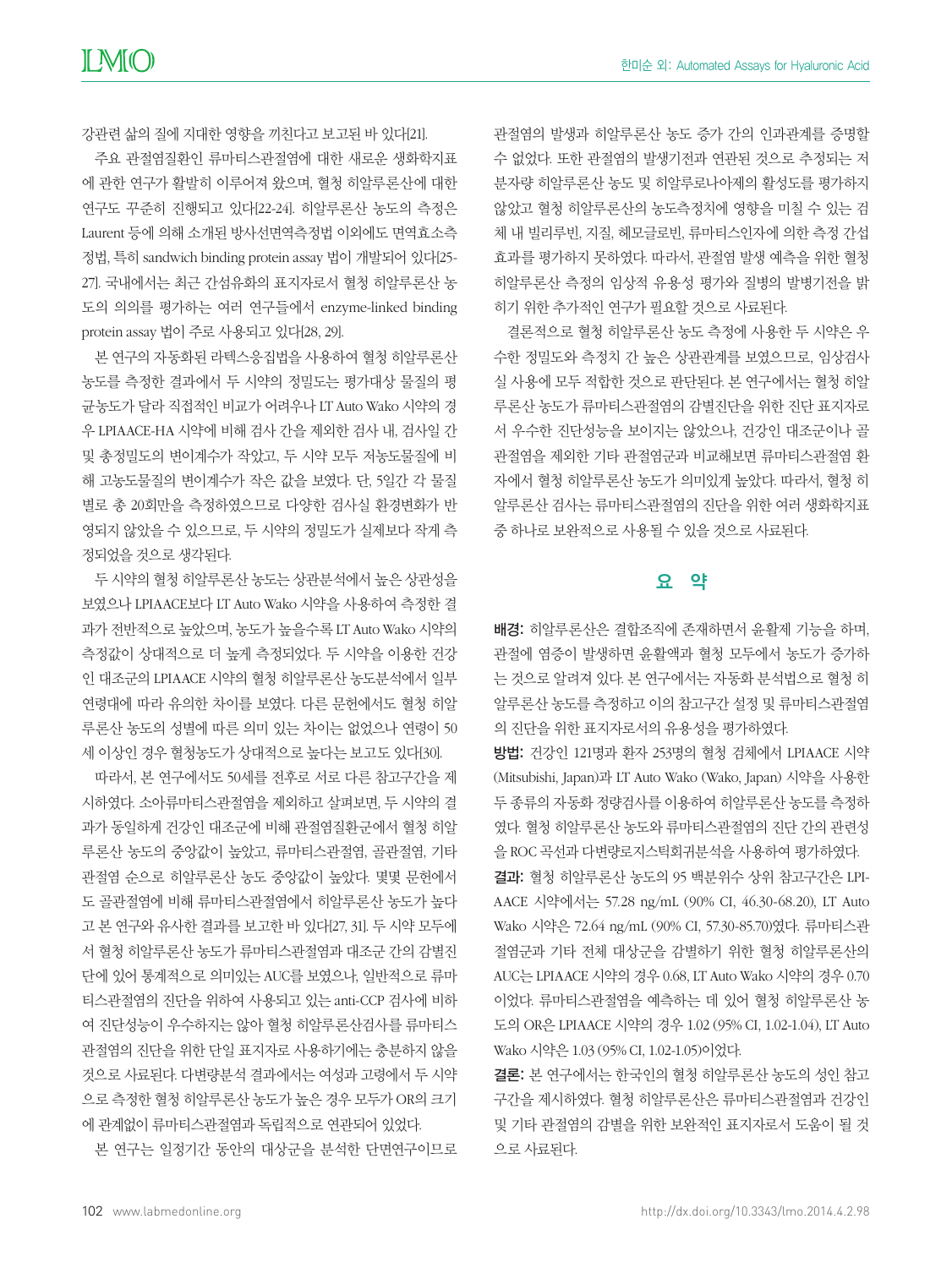#### **REFERENCES**

- 1. Pitsillides AA, Worrall JG, Wilkinson LS, Bayliss MT, Edwards JC. Hyaluronan concentration in non-inflamed and rheumatoid synovium. Br J Rheumatol 1994;33:5-10.
- 2. Nakayama Y, Shirai Y, Yoshihara K, Uesaka S. Evaluation of glycosaminoglycans levels in normal joint fluid of the knee. J Nippon Med Sch 2000;67:92-5.
- 3. Paimela L, Heiskanen A, Kurki P, Helve T, Leirisalo-Repo M. Serum hyaluronate level as a predictor of radiologic progression in early rheumatoid arthritis. Arthritis Rheum 1991;34:815-21.
- 4. Sharif M, George E, Shepstone L, Knudson W, Thonar EJ, Cushnaghan J, et al. Serum hyaluronic acid level as a predictor of disease progression in osteoarthritis of the knee. Arthritis Rheum 1995;38:760-7.
- 5. Laurent TC, Fraser JRE, Laurent UBG, Engström-Laurent A. Hyaluronan in inflammatory joint disease. Acta Orthop Scand Suppl 1995;266: 116-20.
- 6. Fex E, Eberhardt K, Saxne T. Tissue-derived macromolecules and markers of inflammation in serum in early rheumatoid arthritis: relationship to development of joint destruction in hands and feet. Br J Rheumatol 1997;36:1161-5.
- 7. Jain A, Nanchahal J, Troeberg L, Green P, Brennan F. Production of cytokines, vascular endothelial growth factor, matrix metalloproteinases, and tissue inhibitor of metalloproteinases 1 by tenosynovium demonstrates its potential for tendon destruction in rheumatoid arthritis. Arthritis Rheum 2001;44:1754-60.
- 8. Wang JY and Roehrl MH. Glycosaminoglycans are a potential cause of rheumatoid arthritis. Proc Natl Acad Sci U S A 2002;99:14362-7.
- 9. Poole AR, Witter J, Roberts N, Piccolo F, Brandt R, Paquin J, et al. Inflammation and cartilage metabolism in rheumatoid arthritis. Studies of the blood markers hyaluronic acid, orosomucoid, and keratan sulfate. Arthritis Rheum 1990;33:790-9.
- 10. Goldberg RL, Huff JP, Lenz ME, Glickman P, Katz R, Thonar EJ. Elevated plasma levels of hyaluronate in patients with osteoarthritis and rheumatoid arthritis. Arthritis Rheum 1991;34:799-807.
- 11. Paimela L, Heiskanen A, Kurki P, Helve T, Leirisalo-Repo M. Serum hyaluronate level as a predictor of radiologic progression in early rheumatoid arthritis. Arthritis Rheum 1991;34:815-21.
- 12. Engström-Laurent A and Hällgren R. Circulating hyaluronate in rheumatoid arthritis: relationship to inflammatory activity and the effect of corticosteroid therapy. Ann Rheum Dis 1985;44:83-8.
- 13. Emlen W, Niebur J, Flanders G, Rutledge J. Measurement of serum hy-

aluronic acid in patients with rheumatoid arthritis: correlation with disease activity. J Rheumatol 1996;23:974-8.

- 14. Kim MY, Baik SK, Jang YO, Suk KT, Kim JW, Kim HS, et al. Serum hyaluronic acid level: correlation with quantitative measurement of hepatic fibrosis in a cirrhotic rat model. Korean J hepatol 2008;14:159-67.
- 15. Sadik NA, Ahmed A, Ahmed S. The significance of serum levels of adiponectin, leptin, and hyaluronic acid in hepatocellular carcinoma of cirrhotic and noncirrhotic patients. Hum Exp Toxicol 2012;31:311-21.
- 16. Cho HJ, Kim SS, Ahn SJ, Bae CB, Kim HG, Kim YJ, et al. Serum markers for predicting significant necroinflammatory activity in patients with chronic hepatitis B. Clin Biochem 2012;45:1564-7.
- 17. Clinical and Laboratory Standards Institute. Defining, establishing, and verifying reference intervals in the clinical laboratory; approved guideline-Third edition C28-A3. Wayne, PA: Clinical and Laboratory Standards Institute 2008.
- 18. Brooks PM. The burden of musculoskeletal disease-a global perspective. Clin Rheumatol 2006;25:778-81.
- 19. Hur NW, Choi CB, Uhm WS, Bae SC. The prevalence and trend of arthritis in Korea: results from Korea National health and nutrition examination surveys. J Korean Rheum Assoc 2008;15:11-26.
- 20. Kwon JM, Rhee J, Ku H, Lee EK. Socioeconomic and employment status of patients with rheumatoid arthritis in Korea. Epidemiol Health 2012;34:e2012003.
- 21. Uhm DC, Nam ES, Lee HY, Lee EB, Yoon YI, Chai GJ. Health-related quality of life in Korean patients with rheumatoid arthritis: association with pain, disease activity, disability in activities of daily living and depression. J Korean Acad Nurs 2012;42:434-42.
- 22. Sasaki Y, Uzuki M, Nohmi K, Kitagawa H, Kamataki A, Komagamine M, et al. Quantitative measurement of serum hyaluronic acid molecular weight in rheumatoid arthritis patients and the role of hyaluronidase. Int J Rheum Dis 2011;14:313-9.
- 23. Qvist P, Bay-Jensen AC, Christiansen C, Sondergaard BC, Karsdal MA. Molecular serum and urine marker repertoire supporting clinical research on joint diseases. Best Pract Res Clin Rheumatol 2011;25:859-72.
- 24. Choi JM and Kim TY. A Preliminary study for applying antiperinuclear antibody test to 2010 ACR/EULAR classification criteria for rheumatoid arthritis. Lab Med Online 2013;3:29-33.
- 25. Laurent UB and Tengblad A. Determination of hyaluronate in biological samples by a specific radioassay technique. Anal Biochem 1980; 109:386-94.
- 26. Delpech B, Bertrand P, Maingonnat C. Immunoenzymoassay of the hyaluronic acid-hyaluronectin interaction: application to the detection